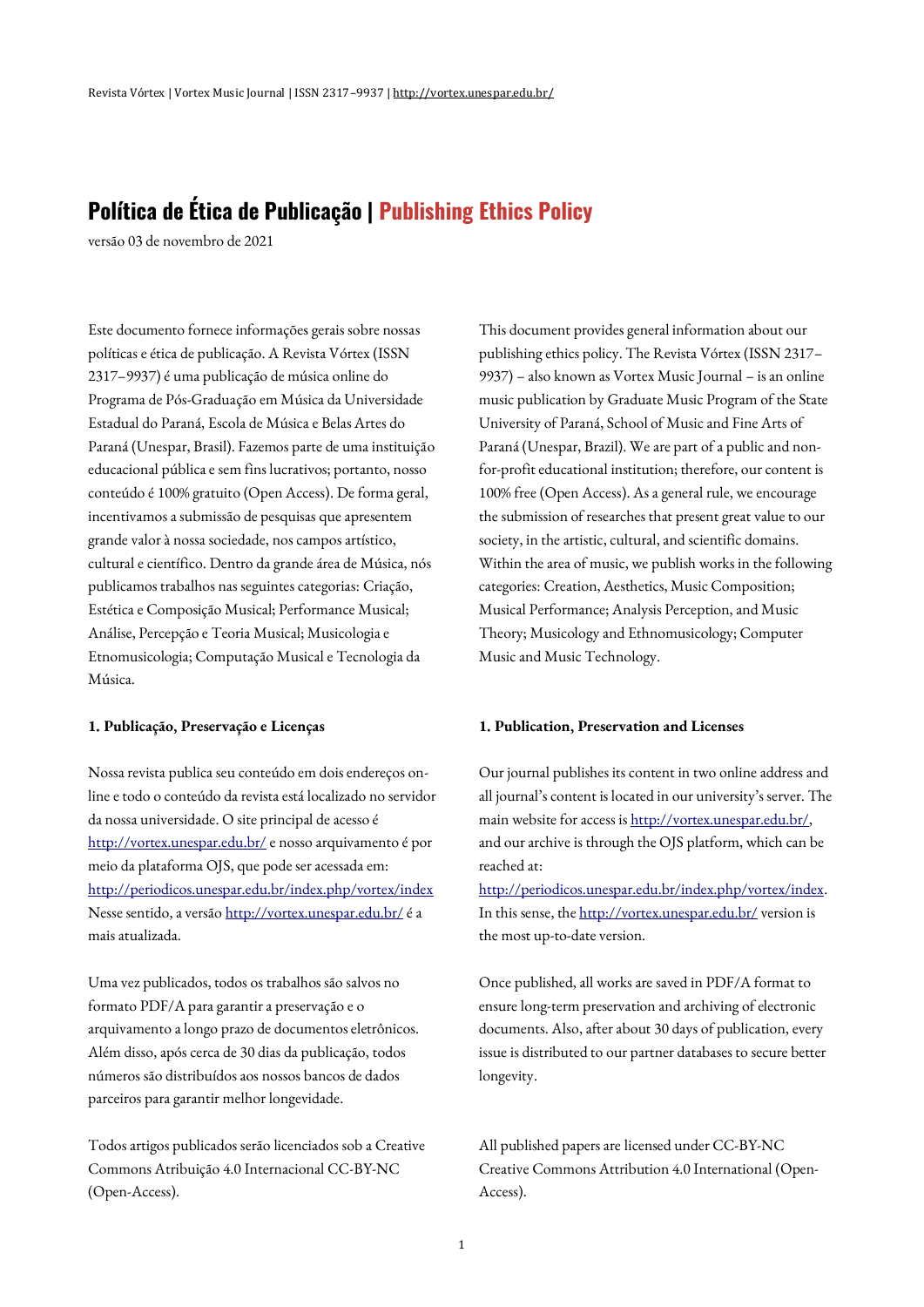## **1. Equipe**

#### 1.1 Editores

A Revista Vórtex funciona com dois editores: Editor Chefe e Editor Associado. O editor-chefe é geralmente o(a) editor(a) mais experiente e sênior da revista. Ele/ela é responsável pela revista em geral. O Editor Associado sobrepõe muitas responsabilidades ao seu colega de trabalho, mas está mais no contato diário com novos autores e revisores em potencial. As substituições para esses dois cargos são indicadas pelos editores atuais e nomeadas pelo colegiado do Programa de Pós-Graduação em Música (Unespar / Embap). Ambos os editores devem ter doutorado e serem professores efetivos da Universidade Estadual do Paraná, Escola de Música e Belas Artes do Paraná (Unespar / Embap). As tarefas e responsabilidades dos editores são:

- Trabalhar com confidencialidade em relação aos trabalhos submetidos,

- Decidir publicar ou não um trabalho com base em sua originalidade, clareza, relevância e em consulta aos avaliadores;

- Manter uma planilha atualizada com as informações dos avaliadores;

- Encontrar potenciais novos avaliadores;
- Estabelecer parcerias com conferências, instituições e associações para edições temáticas e/ou dossiês especiais;
- Manter rotina de comunicação semanal (por email);
- Manter a frequência de publicação da revista;
- Consultar a documentação da CAPES;

- Possuir conhecimentos básicos de: edição de texto de software; arquivamento PDF/A; gerenciamento da plataforma OJS; inglês para comunicação acadêmica; HTML e FTP.

#### 1.2 Conselho Editorial

O conselho editorial da Revista Vórtex é um grupo de pesquisadores experientes de diferentes países que propõem a estrutura e as políticas da revista diretamente em contato com os editores. Cada membro é reconhecido em sua área, possui experiência em seu campo de pesquisa e apresenta as seguintes contribuições para a revista:

# **1. Staff**

#### 1.1 Editors

The Vortex Music Journal functions with two editors: Editor-in-Chief and Associate Editor. The Editor-in-Chief is usually the most senior and experienced editor in the journal. He/She is responsible for the journal in general. The Associate Editor overlaps many responsibilities with his/her co-worker, but is more in the daily contact with potential new authors and reviewers. Substitutions for these two positions are indicated by the current editors and nominated by the members of the Graduate Music Program (Unespar / Embap). Both editors must hold a doctoral degree and be professors at the Universidade Estadual do Paraná, Escola de Música e Belas Artes do Paraná (Unespar/Embap). The editors' tasks and responsibilities are:

- Handle all submitted works with confidentiality;

- Decide whether to publish a work or not based on its originality, clarity, relevance, and in consultation to the reviewers;

- Maintain an updated spreadsheet with the reviewers' information;

- Find potential new peer reviewers;

- Partner with conferences, institutions, and associations for special issues and/or dossiers;

- Maintain weekly communication routine (email mainly);

- Maintain the journal's publication frequency;

- Consult the CAPES documentation (Coordenação de

Aperfeiçoamento de Pessoal de Nível Superior – Brazil);

- Have basic knowledge of: software text editing; generating PDF/A file; managing OJS platform; English and Portuguese languages; basic understanding of HTML and FTP.

#### 1.2 Editorial Board

The editorial board in Revista Vórtex is a group of experienced researchers from different countries that develop the journal's structure and policies directly in contact with the editors. Each member has a high reputation and expertise in his/her field of research and presents the following contributions to the journal: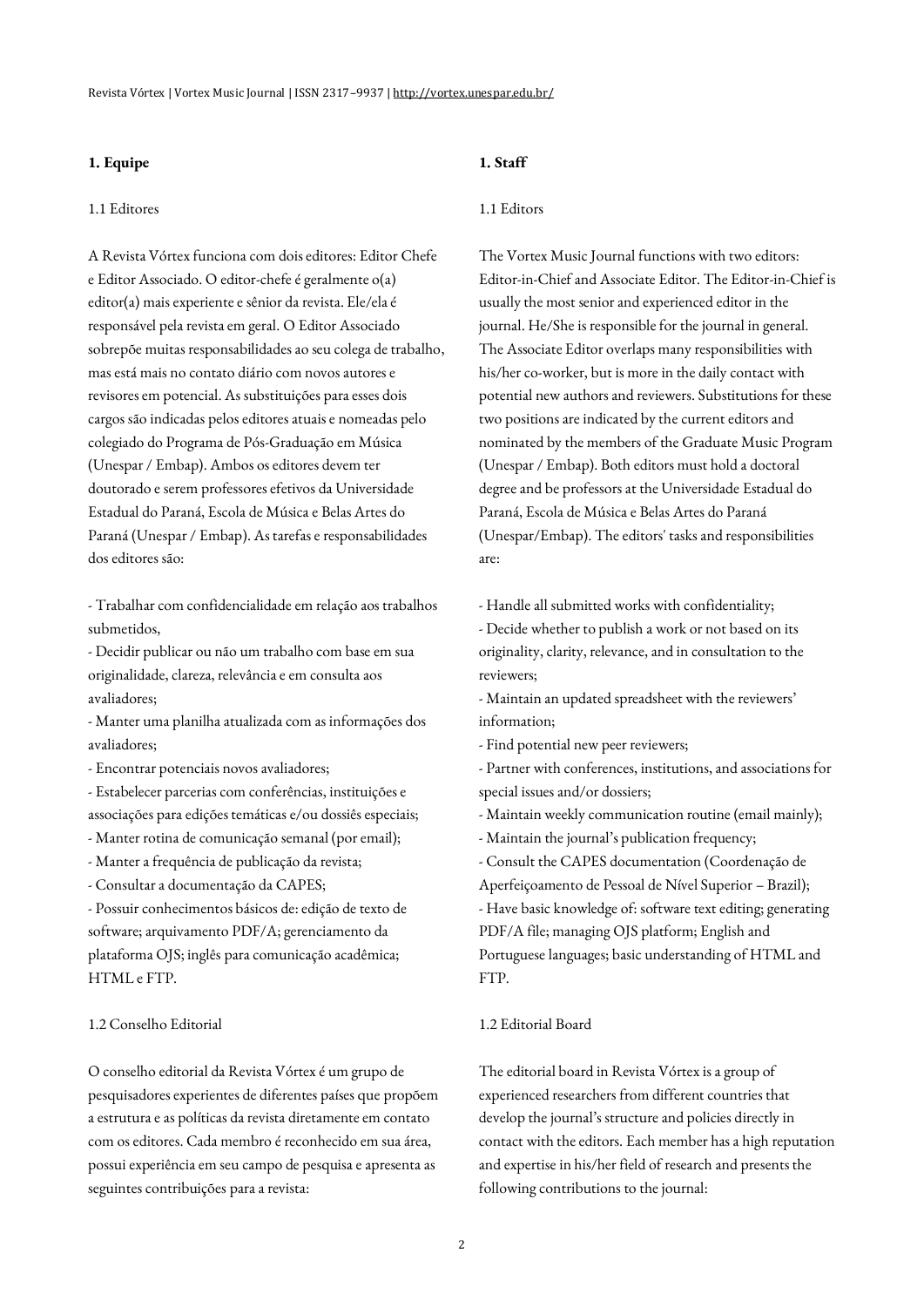- Identificar possíveis tópicos para edições futuras;
- Assessorar nas orientações políticas e éticas da revista;
- Pode ocasionalmente fornecer artigos para publicação;
- Convidar pesquisadores com potencial de contribuição;
- Identificar possíveis avaliadores ad hoc;

- Realizar avaliação dos trabalhos enviados, especialmente quando houver conflito entre os avaliadores.

O conselho editorial é renovado a cada cinco anos, sempre com membros nacionais e internacionais.

### 1.3 Conselho Consultivo

O conselho consultivo da Revista Vórtex é um grupo de pesquisadores experientes de diferentes países que auxiliam na tarefa de avaliar os trabalhos submetidos. O conselho consultivo é renovado a cada dois ou três anos, sempre com membros nacionais e internacionais.

#### 1.4 Outras funções

- Editor convidado: é sempre convidado pelos editores para trabalhar em um número específico ou dossiê temático. - Avaliador ad hoc: pesquisador convidado a avaliar um texto. Não faz parte do conselho consultivo, mas recebe

crédito pela participação. - Bibliotecário: auxilia no arquivamento de material publicado.

- Estagiário: auxilia em várias tarefas de manutenção.

Enquanto periódico de acesso aberto de uma universidade pública e sem fins lucrativos, salientamos que todas as funções acima listadas são atividades acadêmicas voluntárias, portanto não remuneradas.

# **2. Autoria**

Esta seção esclarece sobre informações gerais de autoria e plágio.

- Declaramos que a revista tem acesso aberto, ou seja, todo o conteúdo está disponível para leitura sem nenhum custo; - Os autores mantêm os direitos autorais e concedem à revista o direito de primeira publicação sob a licença Creative Commons Attribution (CC BY NC), permitindo

- Identify potential topics for future editions;
- Advise on the political and ethic directions of the journal;
- May occasionally provide papers for publication;
- Invite researchers with potential for contribution;

- Identify possible ad hoc reviewers;

- Perform evaluation of submitted papers, especially when there is conflict between the evaluators.

The editorial board is renewed every five years, always with international members.

1.3 Advisory Body

The advisory board in Revista Vórtex is a group of experienced researchers from different countries who assist in the task of evaluating the submitted papers. The advisory board is renewed every two-three years, always with national and international members.

## 1.4 Other roles

- Guest Editor: is always invited by the editors to work on a specific issue or thematic dossier.

- Ad hoc evaluator: researcher invited to evaluate a text. It is not part of the advisory board, but receives credit for participation.

- Librarian: assists in archiving published material.

- Intern: assists the journal in various maintenance tasks.

As an open access journal of a public, non-for-profit university, we point out that all the functions listed above are voluntary academic activities, therefore unpaid.

#### **2. Authorship**

This section explains general information on authorship and plagiarism.

- We declare that Vórtex is an Open Access journal, i.e. all content is available for reading without any costs; - Authors retain copyright and grant the journal right of first publication with the work simultaneously licensed under a Creative Commons Attribution License (CC BY NC) that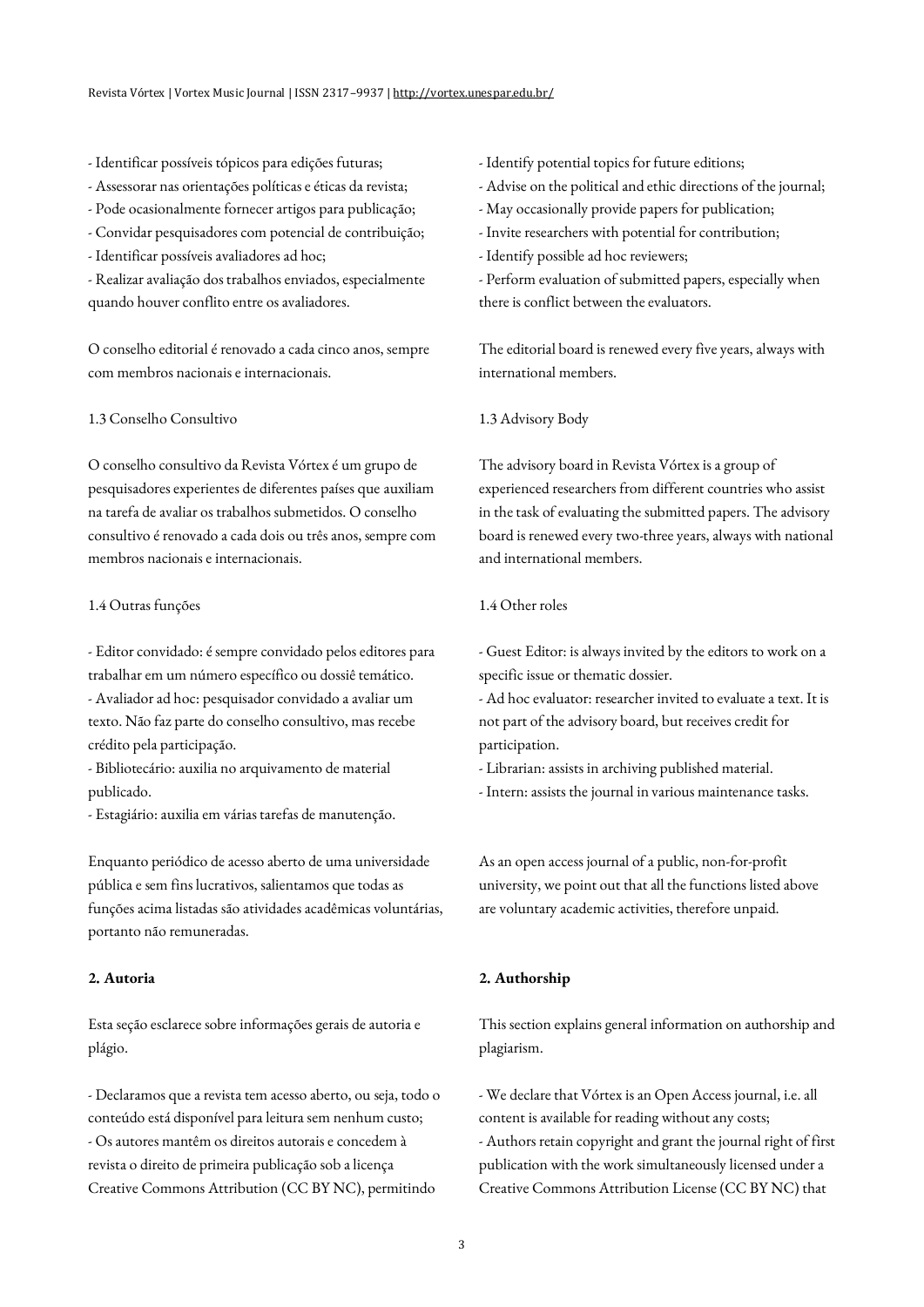o compartilhamento do trabalho com reconhecimento da autoria e publicação inicial nesta revista.

- Não cobramos taxas de processamento de artigos (APC) nem cobramos taxas de submissão;

- Enquanto periódico de acesso aberto de uma universidade pública e sem fins lucrativos, os autores estão cientes de que não há pagamentos a receber;

- Os autores devem ter participado suficientemente do trabalho para que seus nomes sejam listados como (co)autores;

- Todos autores estão cientes desta submissão e concordaram com a sua submissão para publicação;

- Os autores devem declarar no manuscrito todas as fontes de financiamento para o trabalho;

- Os autores estão cientes que o trabalho enviado não foi publicado anteriormente e que não está sendo avaliado por outra revista (envio duplicado);

- Os autores estão cientes de que trabalhos recusados após nova submissão (2ª instância) não poderão ser submetidos uma terceira vez.

- Os autores serão considerados potenciais revisores ad hoc desta revista;

- Os autores declaram que o uso dos direitos autorais dentro do manuscrito foi creditado ao seu proprietário;

- Os autores declaram que softwares detectores de plágio serão aplicados em todas as submissões;

- Os autores declaram que a publicação pode estar sujeita a revisão profissional (responsabilidade do autor);

- Os autores são responsáveis por garantir que a gramática e a ortografia estejam corretas;

- Os autores são obrigados a fornecer as correções necessárias;

- Os autores estão cientes das normas da revista;

- O plágio é uma má prática não permitida em nossa revista. Ocorre quando alguém apresenta o trabalho e as ideias de outras pessoas sem o devido reconhecimento e referência. Esteja ciente de que o autoplágio recai neste caso. Se algum tipo de plágio for detectado, os editores recusarão o trabalho de imediato. Os autores devem cuidar para que seus textos não configurem como "pesquisa salame". Se detectado pela nossa equipe, poderá acarretar em recusa.

#### **3. Revisão por pares**

Entendemos que o processo de revisão por pares depende de decisões responsáveis e éticas. Artigos submetidos serão

allows others to share the work with an acknowledgement of the work's authorship and initial publication in this journal; - We do not charge Article Processing fees (APC) nor do we charge Submission fees;

- As an open-access journal from a public and non-for-profit university, authors are aware that there are no wages to receive;

- Authors must have participated sufficiently in the work to have their names listed as (co-)authors;

- All authors are aware of this submission and have agreed to its submission for publication;

- Authors must declare all sources of funding for the work in the manuscript;

- Authors are aware that their submitted work has not been previously published and is not being evaluated by another journal (duplicated submission);

- Authors are aware that papers refused after a new submission (2nd instance) cannot be submitted a third time. - Authors will be considered as potential ad hoc reviewers to this journal;

- Authors declare that the use of copyright within the manuscript has been credited to its owner;

- Authors declare that plagiarism detector software will be applied in all submissions;

- Authors declare that publication may be subject to professional review (author's responsibility);

- Authors should be responsible to ensure that grammar and spelling is correct;

- Authors are obliged to provide retractions or corrections of mistakes;

- Authors are aware of journal guidelines prior to submission.

- Plagiarism is a malpractice not allowed in our journal. It occurs when someone presents the work and ideas of others without proper acknowledgment and reference. Please be aware that self-plagiarism falls in this case. If any sort of plagiarism is detected, the editors will automatically decline the submission. Authors must be careful to not fall in the "salami publishing" category. If detected by our team, it could lead to a refusal.

#### **3. Peer-review**

We understand that the peer-review process relies on responsible and ethical decisions. Submitted papers will be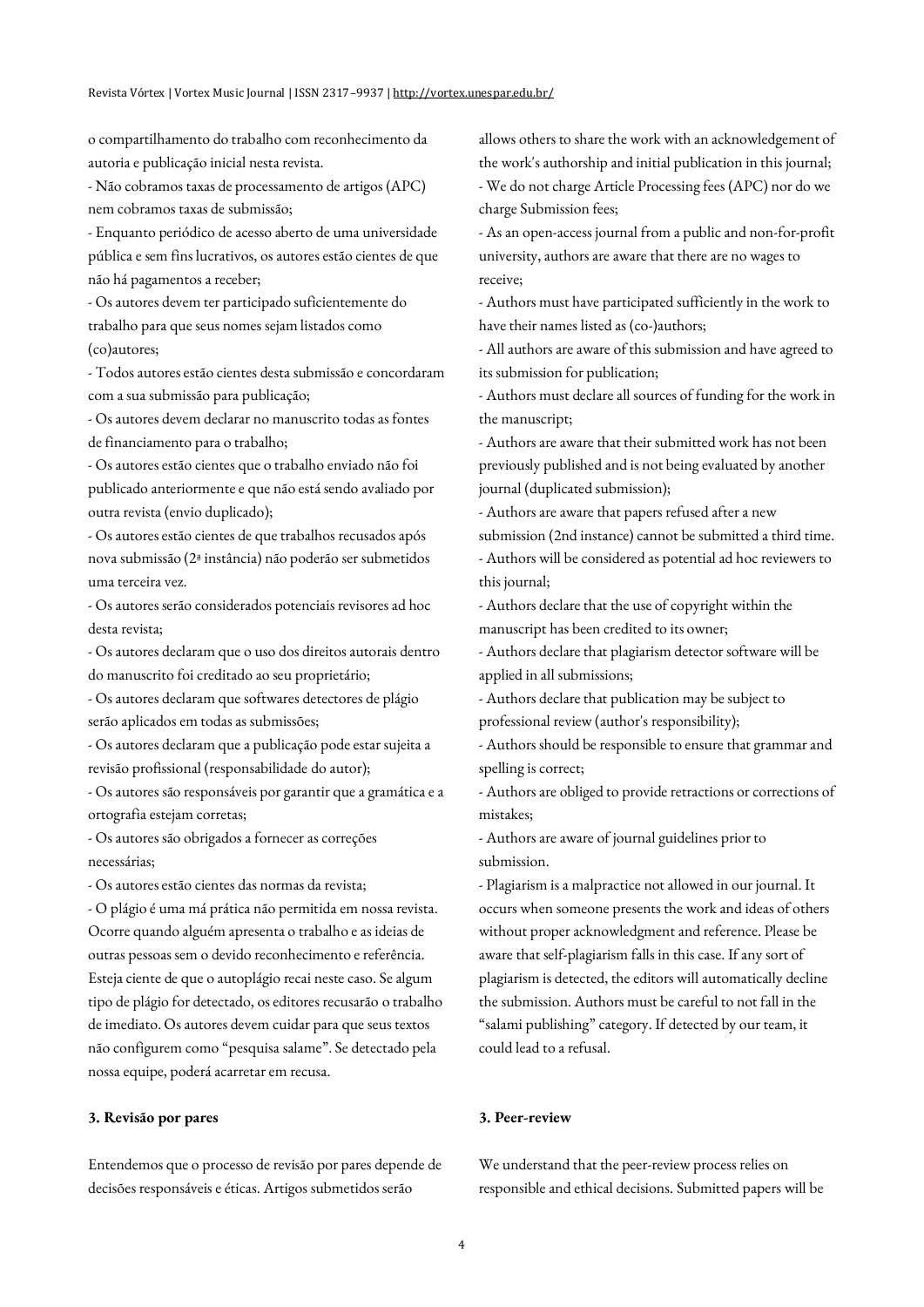enviados para revisão duplo-cega por pares antes da publicação (pré-publicação), que é um processo conduzido pelos editores em contato com os avaliadores. O principal objetivo de uma revisão é fornecer aos editores informações suficientes para uma decisão editorial. Portanto, tornar-se avaliador é uma posição acadêmica importante, pois são escolhidos pelos editores pelas suas competências e por garantir a qualidade da revista. A seguir, as políticas de nossa revista em relação ao processo de revisão por pares:

- Os avaliadores devem ajudar os autores com objetividade, apontando trabalhos relevantes que poderiam ser citados. Eles também devem instruir os autores sobre como aprimorar o trabalho para publicação;

- Os avaliadores não devem ter conflito de interesses e devem permanecer neutros e imparciais em relação à nacionalidade, crenças religiosas ou políticas, gênero ou outras características dos autores;

- O processo de revisão por pares deve ser tratado com confiança e deve envolver apenas editores e avaliadores designados;

- No processo de revisão por pares, é garantida a confidencialidade dos nomes (duplo-cego); uma lista com os avaliadores será publicada no final do processo de publicação, mas não relacionando avaliador com cada artigo.

- Evitamos pedir aos acadêmicos que revisem um artigo enquanto estão sendo avaliados como autores;

- Editores e revisores devem respeitar a independência intelectual dos autores;

- O formulário de revisão por pares está disponível online ao público para consulta;

- Em raras ocasiões, os editores podem fornecer pareceres.

#### **4. Cronograma de Publicação**

Somos uma revista on-line que publica três edições ao ano. As submissões são em fluxo contínuo, mas cada edição apresenta um prazo final para submissão (consulte nosso site). O tempo de espera para o processo de avaliação é de pelo menos três meses, a partir do prazo limite de envio para cada edição. Todo o processo respeita o seguinte fluxo:

- Os editores fazem uma primeira leitura do trabalho e decidem se a pesquisa é de interesse do periódico (1 semana); - Os editores analisam o perfil e convidam dois revisores para a tarefa (1 semana);

subjected to double blind peer-review before publication (Pre-Publication), which is a process conducted by the editors in contact with peer-reviewers. The main objective of a review is to provide the editors with enough information for an editorial decision. So, to become a reviewer is an important academic position, since they are chosen by the editors for their expertise in the field and to ensure the journal's quality. Following is a list of our journal's policies towards the whole peer-review process:

- Reviewers should be objective and help the authors by pointing out relevant works that could be cited. They should also instruct the authors on how to strengthen their paper for publication;

- Reviewers should have no conflict of interest and must remain neutral and impartial in relation to the nationality, religious or political beliefs, gender or other characteristics of the authors;

- The peer-review process is to be treated in confidence and should involve only editors and assigned reviewers;

- In the peer-review process, confidentiality of names is ensured (double blind); a list of peer-reviewers will be publicized at the end of the publication process, but not relating reviewer with each article.

- We avoid asking scholars to review an article when they are currently under evaluation as authors;

- Editors and peer-reviewers must respect the intellectual independence of authors;

- The peer-review form is publicly available for consultation in our website;

- In some rare occasions, editors may provide reviews for a manuscript themselves.

## **4. Publishing Schedule**

We are an online journal that publishes three issues per year. Submissions are in continuous flow, yet each issue presents a submission deadline (please check our website). The waiting time for the evaluation process is at least three months, starting from each issue's submission deadline. The entire process respects the following flow:

- The editors take a first reading of the work and decide if the research is of interest to the journal (1 week); - The editors analyze the profile and invite two reviewers to the task (1 week);